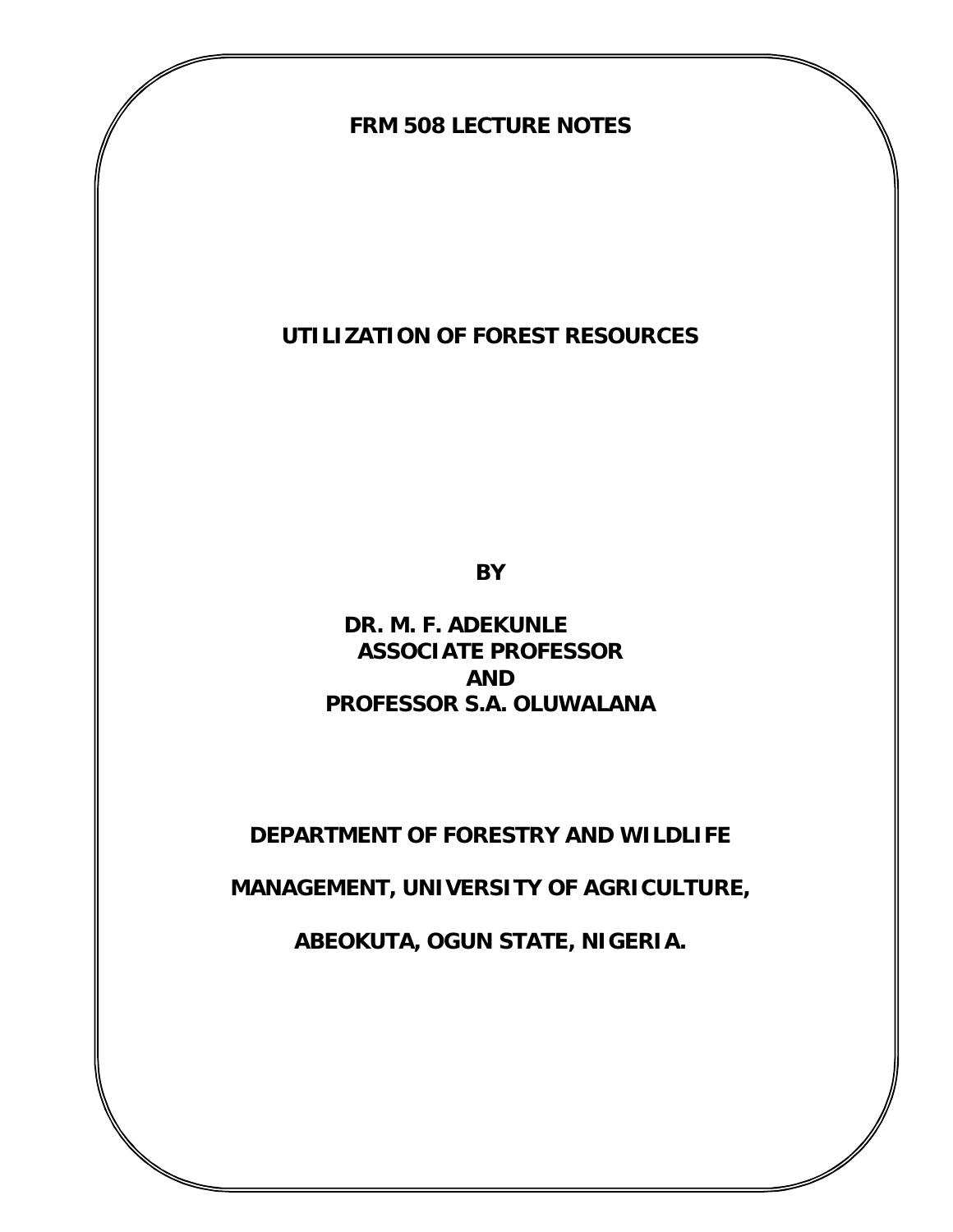## **INTRODUCTION**

The forests are one of man's very important natural renewable resources. They can be used for recreation, for conservation and for utilization of the products obtained from them. For recreational use, the forests are made into sanctuaries and national parks, where people walk, picnic, and enjoy a change of surroundings from the city. Forests conserve naturally the soil, the water, the flora and fauna. Man does not have to do much to keep this going, other than not to destroy the forest, or not to replace it after use. The purpose of the forests, in which the foresters should be most interested, is its total utilization. This means the various uses to which the forest produce can be put (Fig. 12.1). By far the largest amount of things sold from materials taken from the forest are made of wood in one form or another (Fig. 12.2). Studying the journey from wood in the forest to an article or material which can be sold to the public, is completed in three steps:

- Learning about the properties of wood.
- Learning how to decide that one kind of wood is best for a certain kind of product.
- Learning the various operations and processes that have to take place in order to change the wood from the forest into the article or material that will sell to the public.

This is accomplished with the study of Timber Harvesting, Wood Anatomy, Wood Technology, Forest Industries and marketing; each of which is a specialized subject of Forest Utilization.

Fig. 12.3 explains the holistic approach of the forest resource utilization.

### **DEFINITION**

- (i) *Forest Utilization* is a branch of forestry concerned with the harvesting, conversion, disposal and use of forest produce.
- (ii) It is that branch of Forestry which deals with the most advantageous and suitable methods of collecting/harvesting, converting, and disposing profitably of forest produce in accordance with the results of experience and study,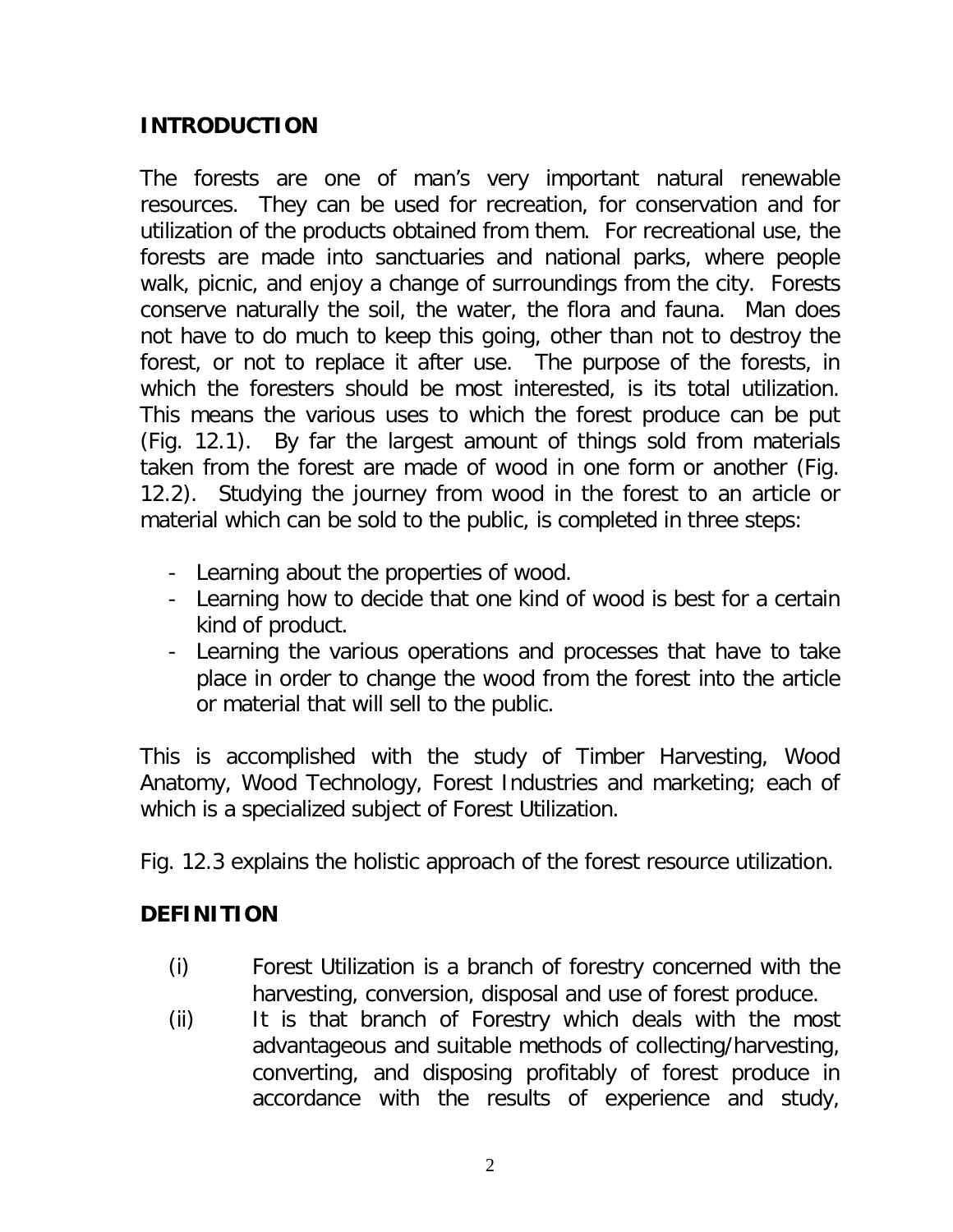consistent with the strictest rules of forest culture, the most complete satisfaction of our wants and the securing of highest possible profit.

*Forest Produce:* All material yielded by a forest estate. It may include earth, stone, gravel and minerals. It is classified as:

- (1) Major Forest Produce timber, smallwood and firewood, and
- (2) Minor Forest Produce all forest produce, other than major forest produce, including grass, fruit, leaves, animal products, soil and minerals. Also known as Forest Produce other than wood or Non Timber Forest Produce.

*Subject Matter*: Forest Utilization can be dealt under following heads:

- I. Harvesting and Conversion of Wood Utilization of Major Forest Produce.
- II. Utilization of Non Timber Forest Produce.
- III. Labour Organization, Modes of Sale and Disposal of Wood and other Forest Produce.

### **UTILIZATION OF NON TIMBER FOREST PRODUCE**

Non timber forest produce also known as Minor Forest Produce, includes all kinds of forest produce other than timber and firewood; it comprises animal, vegetable, and mineral products, and is therefore very varied in kind as well as in value. M.F.P of N.T.F.P. can be dealt under the following heads:

#### (1) **Grasses, Bamboos and Canes**

*Grasses*: The main uses consists of:

*Grazing:* Domestic and nomadic grazings (Cattle, sheep, goats, horse, camel, etc.)

*Cut Fodder*: Green grass, hay, and ensilage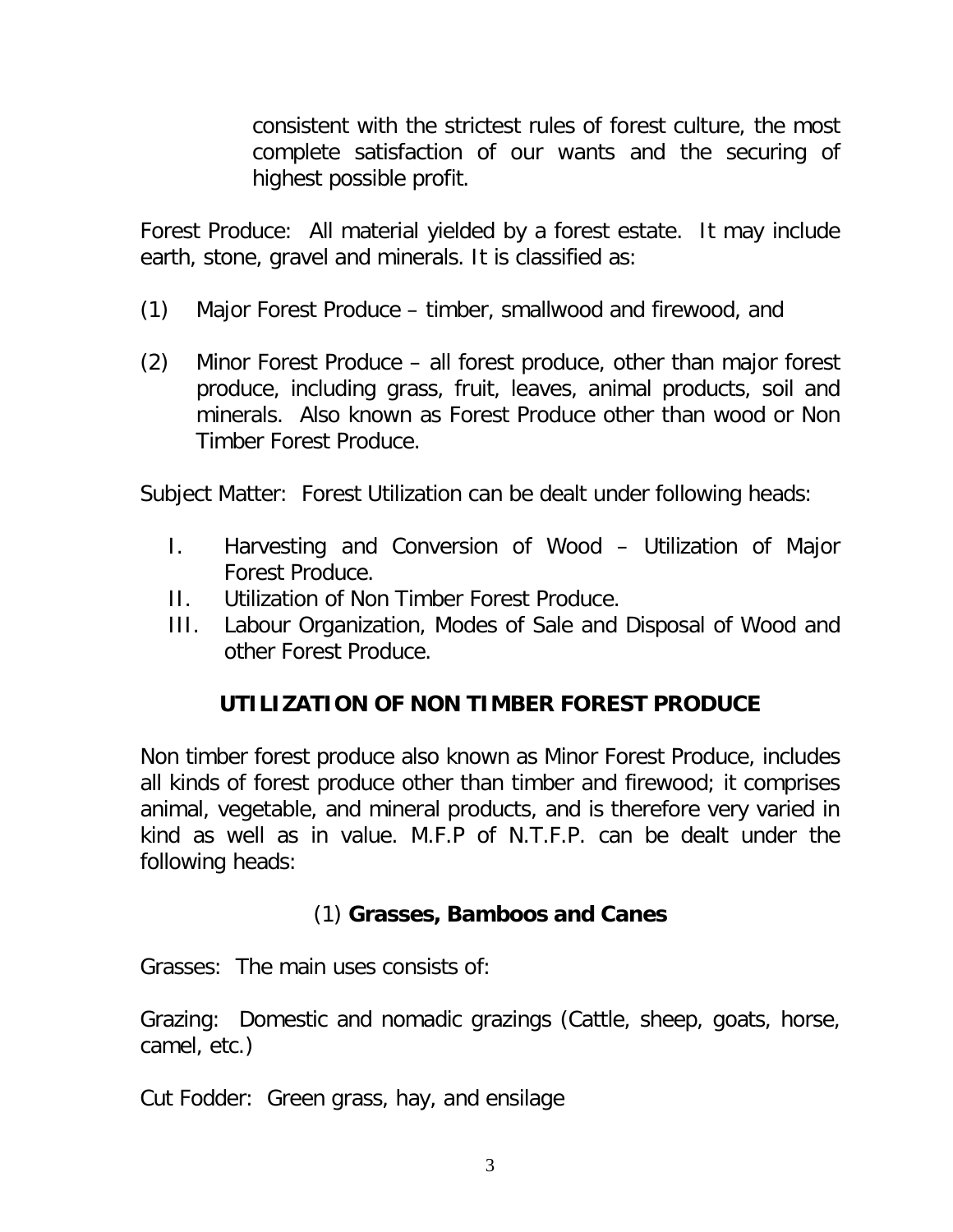*Fibre-yielding and thatching grasses*: Used for cordage, matting, paper and rope making, basket works, aromatic scented mats, roof thatches etc.

*Grasses from which oils are distilled*: Oils and scents obtained from distillation are used in perfumery and soap making, as tonic and medicines.

*Bamboos*: The bamboos are an important source of revenue and are used for a wide variety of purposes both locally and on commercial basis, ranging from house posts to fountain pens. Their qualities are – strength, straightness, light weight, hollowness, ability to split and local availability. The common use being roofing rafters, walling, flooring, matting, spear and lance-shafts, sticks, lathis, masts, spars, tent poles, furniture, water pipes, cart shafts, basket and wicker works, musical instruments, paper pulp, fans, umbrella handles, toys, brushes, containers, drinking vessels, fishing rods, fishing traps, paintings, bows and arrows etc. Bamboo leaves are a good fodder, relished by cattle, horses and elephants. Bamboos are also a source of food. Young shoots and rhizomes are pickled and eaten.

*Canes*: Also known as rattans are the stems of climbing palms belonging to the several genera of the Palmaceae. Of these, Calamus constitutes the important group. The canes are pliable, strong, and of long length. They are used for twining of logs and timber, tying up of rafts, basket, sieves and mats making, walking sticks, polo sticks, umbrella handles, cane furniture, picture frames, chair and table canning, wicker works, ropes and cables in suspension bridges, sports goods. The refuse from split cane is used for stuffing, packing rough cordage, matting and similar articles.

### **2. Minor Produce from Stems and Roots of Trees and Other Plants**

It includes a large number of useful products obtained from the wood, bark, and roots of trees and other plants as user: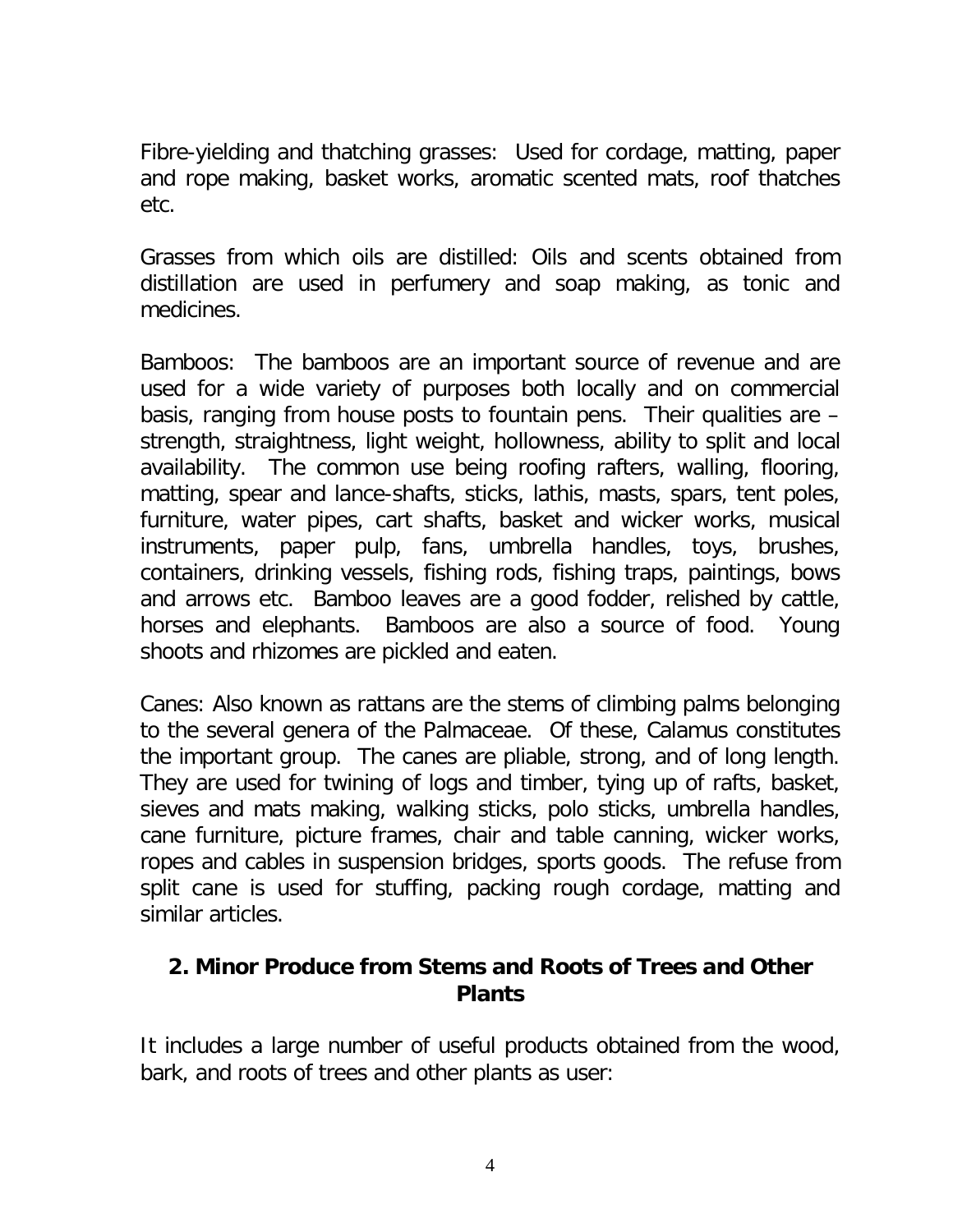*Fibres*: used in rope making, textile purposes, spinning, paper making, jute making etc.

*Tans*: found in bark and young wood, certain fruits and leaves, and also in the galls formed on leaves and stems by insects; used as tannin, tannic acid for tanning of raw hides to make leather after colouring/ dyeing, and for manufacture of ink.

*Dyes*: Obtained from the bark, wood, and in some cases the roots, of many trees and other plants. Tannic acid combined with salts of iron gives a back, grey, purple, or green colour. Brown, blue indigo, violet, black, deep red, mauve, yellow, purple dyes are produced from several plants.

*Cutch and Kath*: From the heartwood of Acacia catechu three different substances are obtained, namely:

- (i) Cutch a rusty brown or dull orange colour, brittle texture, and with a shining fracture, used as a dying agent.
- (ii) Katha a grey coloured crystalline substance, used in medicine as an astringent and eaten with betel leaf and nut.
- (iii) Keersal a pale crystalline substance occurring as a deposit in the heartwood, and cavities in the wood, valued as a medicine.

*Oils And Other Products of Distillation*: These include Teak Tar, Rusa-Grass Oil (Cymbopogon martini), Sandalwood-oil (used in perfumery and medicine), Cedar-oil (used for skin diseases and rheumatism), pinetar and oil (used as insect repellent), eaglewood (used as burning incense), neem-oil (a germicide used for soap making, tooth paste, mosquitoes killers, etc.)

*Starchy Products*: obtained from the ineer soft issue of the stems of certain palms, cycades, sago palm; tubers or corms of many plants like yams etc.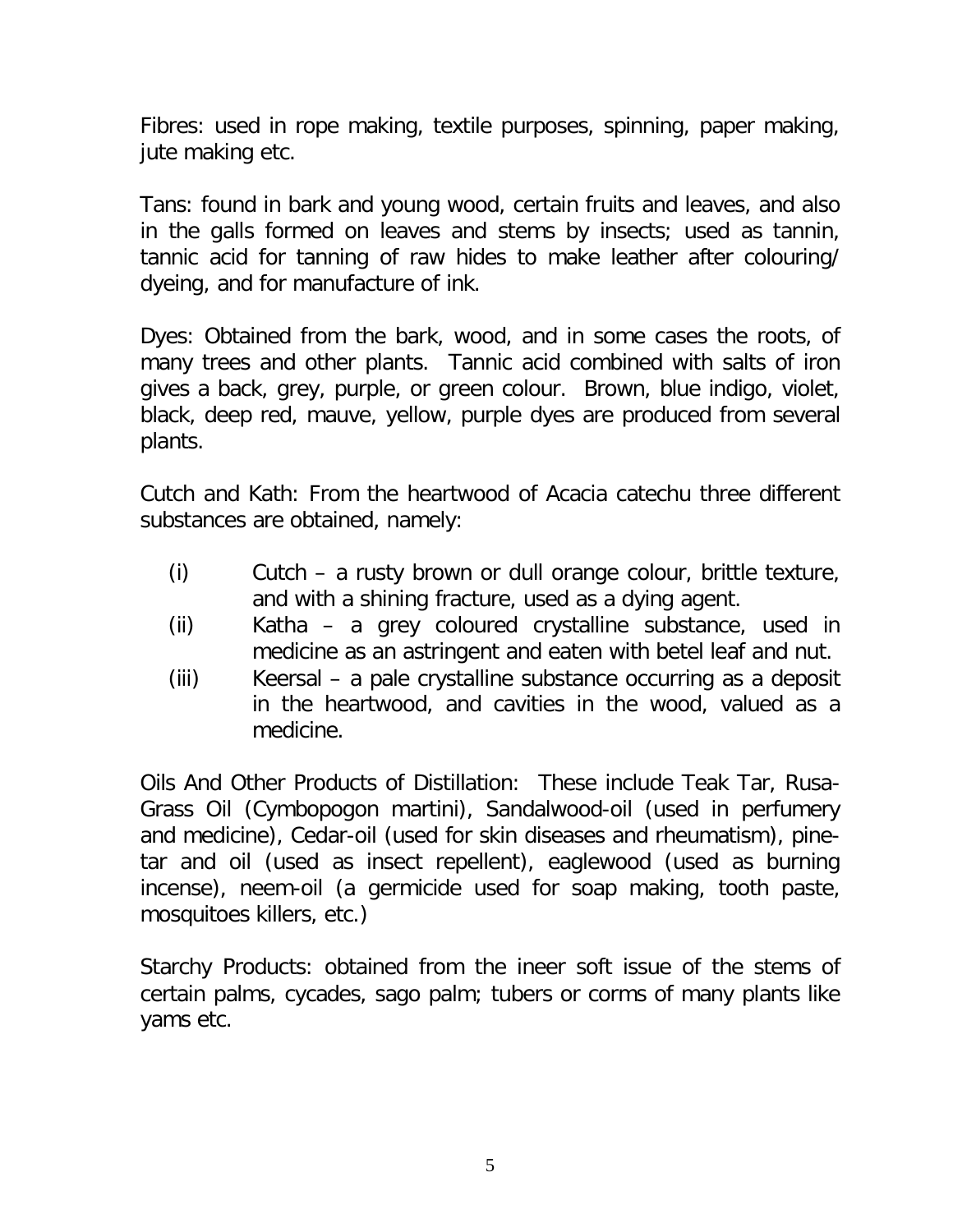*Drugs And Spices*: used as febrifuge and stimulants, astringent, tonic, medicine, aromatic stimulant, quinine, alkaloids, spices for cooking, poisons, perfumes, insect repellent.

*Miscellaneous Products*: Back, roots and chopped stems of several species are used to poison fish. Milky juice of some plants being poisonous are used on arrow tips to kill game. Grewia barks are used in clarifying sugars; Betula barks are used as writing papers, packing material, umbrellas, roofing houses, and other purposes, Slow-matches, or fuses, are made from the backs of Careya arborea, Bauhinia racemosa, Cordia myxa, Butea frondosa, Ulmus wallichiana, and other species.

#### **3. Leaves**

Leaves of trees and other plant are used for various purposes such as fodder, litter and manure, thatching, tanning and dying, and miscellaneous uses (cordage fibres – rope making; leaves and leafstalks – mat, fan and basket making; leaves – for umbrella, cups and plates making; Leaves oil-stimulant, medicines, embrocation, soap, disinfectants, etc.; purgatives, insect repellents, etc.).

### **4. Flowers, Fruits And Seeds**

Flowers, fruits, and seeds yield some of the most important minor forest products such as:

*Edible* Flowers, Fruits, and Seeds.

*Flowers, Fruits, and Seeds yielding Oil and other Extracts.*

*Flowers* – extraction of perfumes, scented oil.

*Seeds* – oil for cooking, lighting, burning, soap making, medicines for skin disease, tonic, lubricating the machines, wax for candle making etc.

*Tagua nut* – a fruit of a tropical palm tree (Phytelephas aequatorialis) is also known as vegetable ivory. It is an ivory-like seed that is used to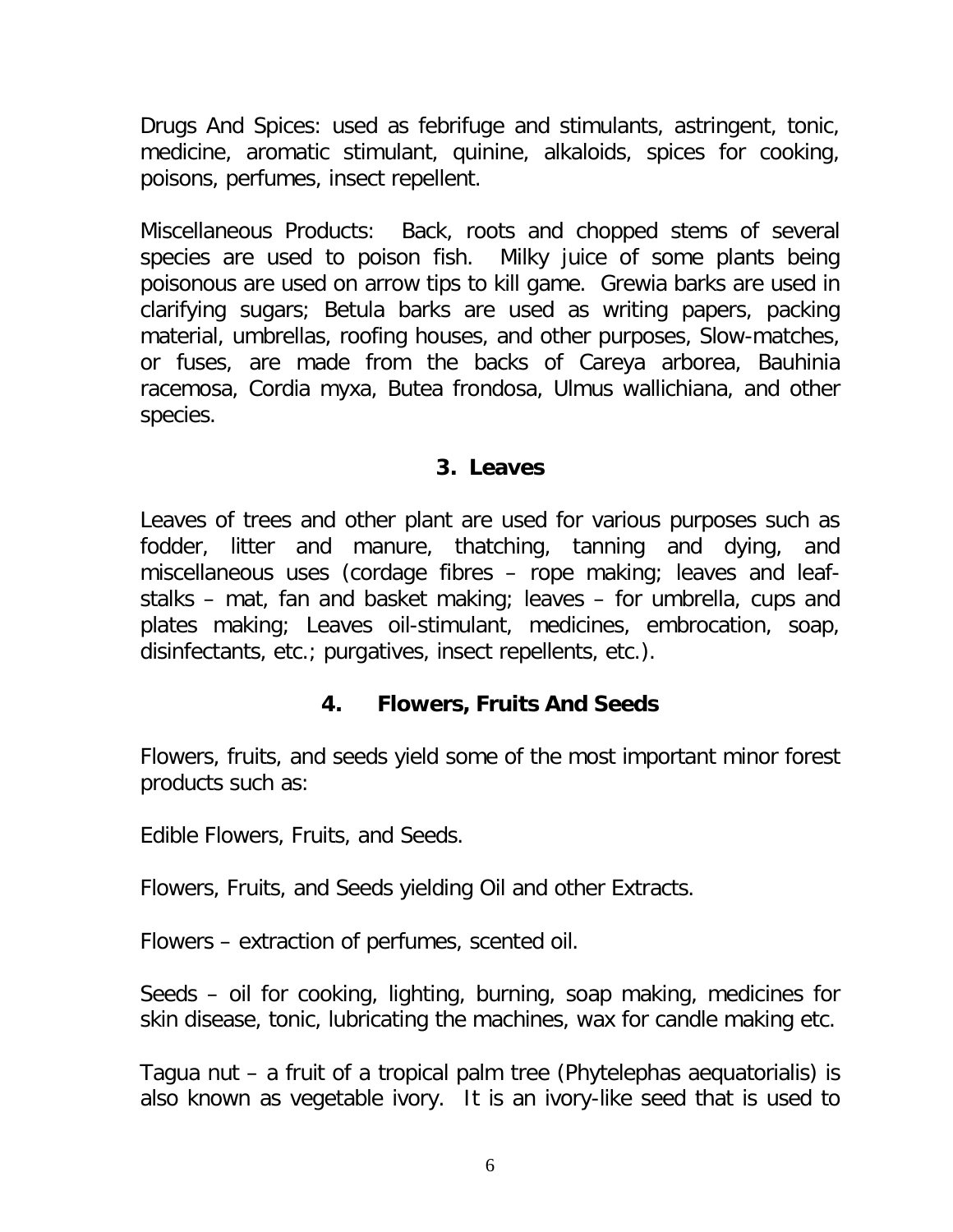make buttons, jewellery, chess pieces, carvings, and other arts and crafts activities.

*Flowers, Fruits, and Seeds yielding Tans and Dyes* – Myrabolans (Tanning and dyeing).

*Fibre – Yielding Fruits* : flosses or silk cottons used for stuffing pillows obtained from Cochlospermum gossypium, Bombax ceiba, Eriodendron anfractuosum, Calotropis gigantean. Coir fibre largely used for ropes, mats, and other purposes – obtained from the thick fibrous rind of the coconut.

*Miscellaneous Uses of Flower, Fruits, and Seeds:*

*Drugs* – as verifuge, tonic, febrifuge, purgative, laxative, antidysentery. *Cardamoms* – aromatic drugs, spices for flavouring.

*Flower heads* – acrid-used as stimulant, fish poison: soapnuts used as substitute for soap.

*Fruit pulp –* viscid pulp used as gum in book binding, for paying the seams of boats.

*Marking – nut tree* – corrosive juice used as marking ink.

#### **5. Exuded Products**

Exudes are usually in a liquid or semi-liquid state, from natural or cut surfaces of stems or other parts of plants; these products, some of which are of great value, may be divided into:

(i) *Gums and resins*: Gum is a more or less viscous substance which exudes from cracks or wounds in the bark of many trees, shrubs, and climbers. It is degradation products of the cell-wall, and occur chiefly in the cortex. Gums are largely used as mucilage, in cloth and calico printing, dyeing, sizing paper, shoe making, confectionery, medicine, water-colour paints, caste-marks, dyeing silk, incense, and for other purposes.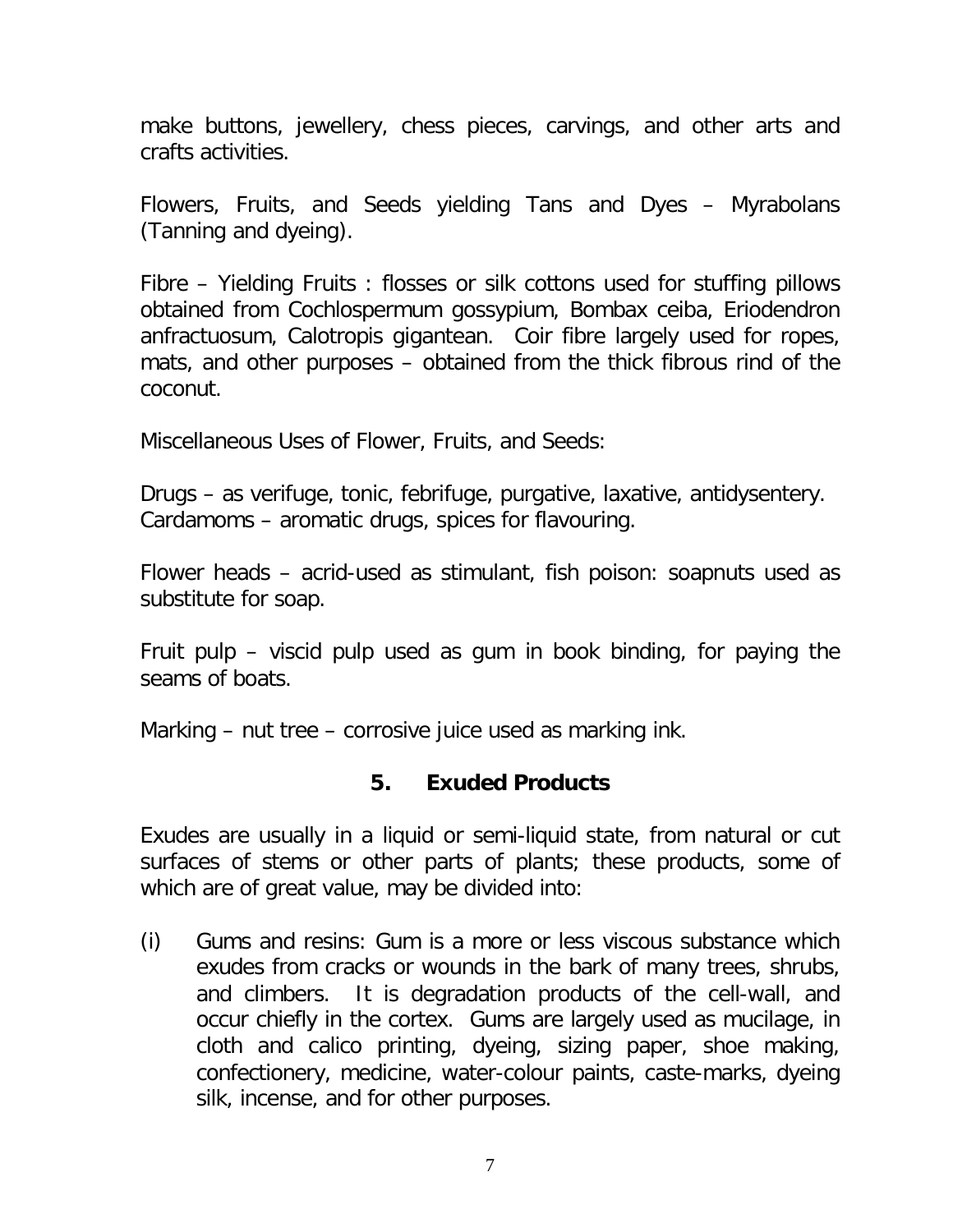Resins, like gums, are degradation products of the cell-wall, but also occur as derivatives of starch. Resin from pines and dipterocarps is extracted commercially. Resins are insoluble in water, but are soluble in alcohol: they are inflammable, burning usually with a smoky flame, and are divided into three classes:

- (a) True Resins, which may be hard or soft.
- (b) Gum-Resins, which contain a gum soluble in water.
- (c) Oleo-Resin, containing an essential oil.

for

Pine resin-tapping has gained immense export market potential for Rosin and Turpentine. Rosin is used chiefly in soap-making, for sizing paper, soldering, and in the manufacture of sealing wax, varnishes, cements, and ointments. Oil turpentine is largely used in the preparation of paints and varnishes, as well as in medicines.

Dammar is a trade name given to a certain group of resin. The true dammar is obtained from Agathis loranthifolia. Various types of dammars are:

| Black dammar   | : Obtained from Canarium strictum, used                                                    |
|----------------|--------------------------------------------------------------------------------------------|
|                | for                                                                                        |
|                | varnish.                                                                                   |
| Sal dammar     | : Obtained from Shorea robusta                                                             |
| Rock dammar    | : Obtained from Hopea odorata, used for<br>varnish                                         |
| White dammar   | : Obtained from Vateria indica, used for<br>varnish                                        |
| Green dammar   | : Obtained from Shorea tumbuggaia, used                                                    |
|                | Varnish                                                                                    |
| Pwenyet dammar | : Collected by bees of the genus Melipona<br>(Trigona from Hopea odorata<br>and<br>various |
|                | Dipterocarps trees, used for caulking                                                      |
|                | boats.                                                                                     |

(ii) Caoutchouc abd gutta-percha: Caoutchouc is a hydro-carbon, milky latex of a large number of plants belonging chiefly to the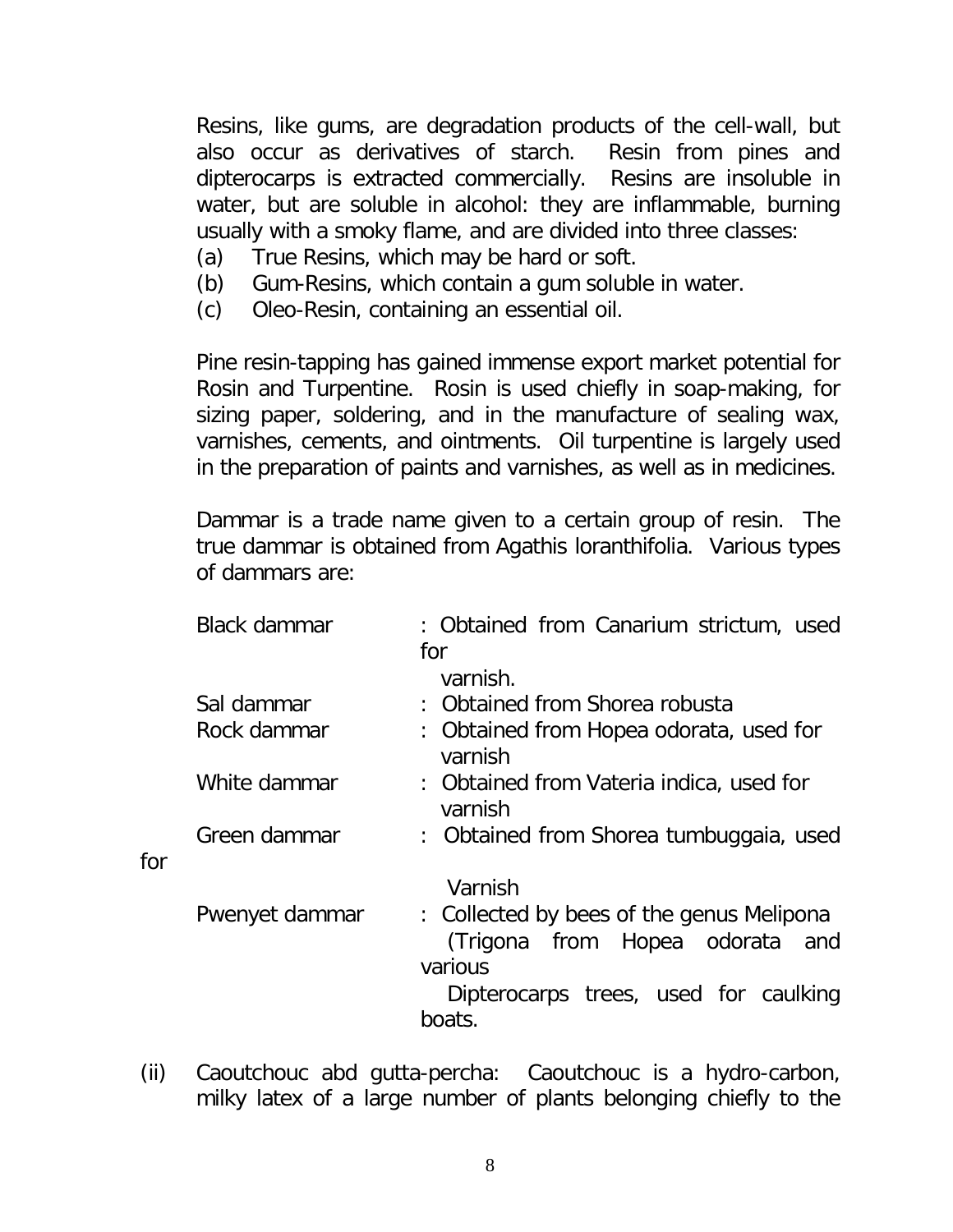families Euphorbiaceae, Urticaceae, Apocynaceae, Asclepiadaceae. It is raw material for rubber production. Guttapercha is a soft plastic substance obtained from various species of the family Sapotaceae, like Palaquium gutta. It is largely employed in the manufacture of submarine cables.

(iii) Sugary sap: It is yielded by various species of palms, the chief of which are the Coconut palm (Cocos nucifera), the Toddy palm (Borassus flabellifer), the Sago palm (Caryota urens), Arenga ssaccharifera, Nipa fruticans, and the wild Date palm (Phoenix sylvestris). The sap obtained from these palms is used for drinking, either fresh of after being fermented into an intoxicating liquor, vinegar is also made from the fermented sap, while the juice is larly employed for boiling down into raw sugar known as jaggery or gur, which is further refined into sugar.

## **6. Animal Products, Including Hunting, Fishing, Insect Ranching.**

The most important animal products concerning forestry are (1) Lac, (2) Silk, (iii) Honey and wax, (iv) Hides, horns, bones, and ivory, and (5) Certain miscellaneous products. Under the head of animal products may also be included hunting, fishing and elephant-catching.

*Lac*: It is a resinous incrustation on the twigs of various tees produced by a minute Hemipterous insect called Tachardia lacca of the family Coccidae. Commercially it is known as shellac, being used in the manufacture of varnishes, cements, sealing wax, lacquer work, lithographic ink, gramophone records, etc.

*Silk*: It is the fibrous substance obtained from the cocoons of various moths, the larvae of which are popularly known as silkworms are divided into two divisions, the domesticated or mulberry-feeding and the wild or non-mulberry-feeding silkworms.

*Honey And Wax*: Honey and wax, produced by many different species of bees, form an extensive item of minor forest produce. Honey is used as food and medicines, while wax is used for making candles, polishing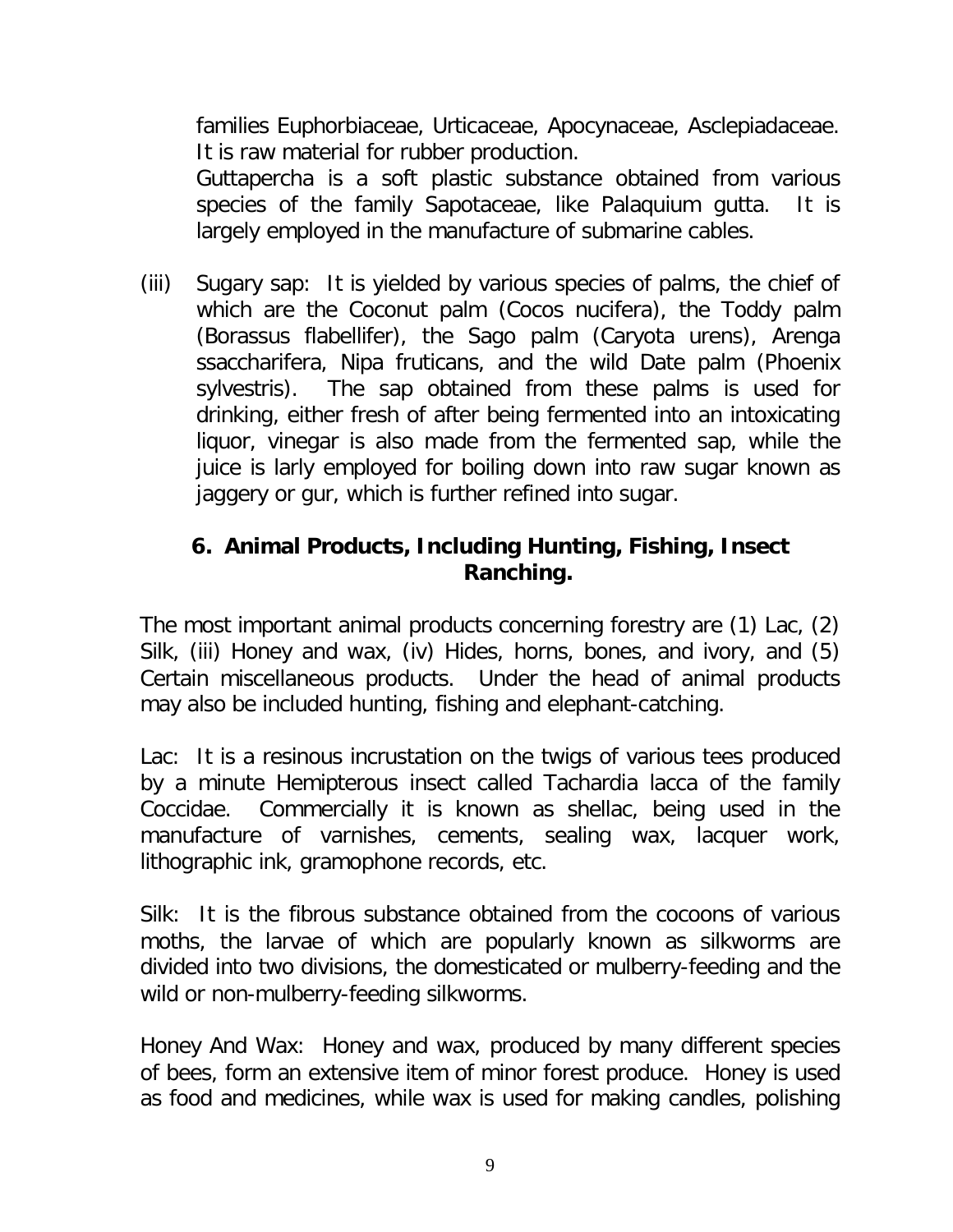wooden floors, in the manufacture of sealing wax, and for many other purposes.

*Hides, Horns, Bones, And Ivory*: The hides are used as leather and leather products. The trade in horn is principally an export one, the chief uses of horn being for the manufacture of combs, buttons, drinking cups, and other minor articles. The antlers of deer are used for the manufacture of the handles of knives, sticks, and umbrellas, and for various small fancy articles. The trade in ivory, obtained from the tusks of elephants, consists of export quality fancy materials. Bones are used as bone meal for manure, knife handles, buttons, and other small articles.

*Miscellaneous Animal Products*: These include honey-dew, shells (burned to lime and used in betel-chewing), bat's-guano (used for the manufactire of saltpeter), Edible bird's-nests (composed of gelatinous substance, are much prized by the Chinese as an article of food).

*Hunting: Game Animals* – Carnivora, Herbivora – Goat Antelope Group, Deer Group, Wild Boar, Hare;

*Game Birds* – Terrestrial Birds (Pheasants and Fowl Group, Partridge and Quails Group, Doves and Pigeon Group); Acquatic Birds – Ducks, Teals, Goose, and Cranes.

*Fishing*: Forest streams and rivers provide adequate opportunities for fishing, which is an important source of food and revenue.

*Elephant Catching*: The capture of wild elephants for the purpose of training them to work in captivity is carried on in many countries of Asia and Africa. They are used as draught animals for various forestry operations.

*Insect Ranching*: World trade in butterfly and other insects is a very lucrative business. Recent conservative estimates were US \$ 20-30 million per annum. In PNG the first example of successful butterfly ranching was the development of the birdwing industry. The Insect Farming and Trading Agency (IFTA) based in Bulolo paid US \$ 180,000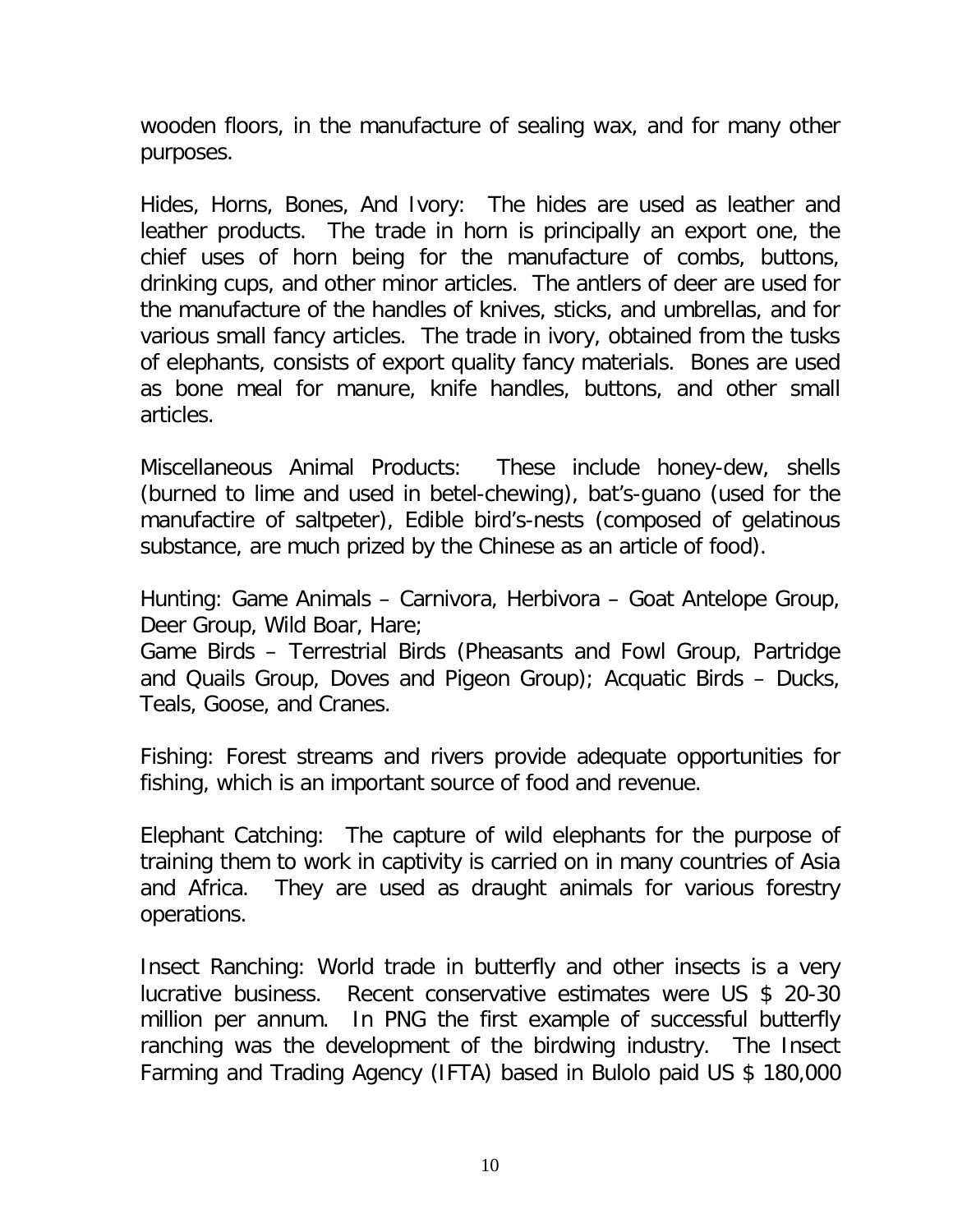to local collectors and farmers between 1978 – 1981. Today this figure is estimated to be US \$ 250,000 per annum.

### **7. Mineral Products**

Among mineral products of the forest may be mentioned buildingstones, road-metal, gravel, clay, slate, limestone for burning, mica, laterite, sand, and other mineral products. These may be collected by (1) Mining, (2) Quarrying, (3) Collecting off land covered with treegrowth, (4) Collecting from beds of streams; Revenue from mineral products may be obtained either by leasing on fixed payment or leasing and charging royalty on the outturn by weight, volume, or market value.

## **8. Miscellaneous Minor Produce including Orchids and Mushroom**

This includes certain species of edible fungi (Mushrooms), lichens, soda carbonate, pearl-ash etc.

*Mushrooms* : Large quantities of edible fungus known as morel (Morchell exculenta) is exported to various countries and fetch good price. World trade in mushrooms is a thriving enterprise, especially in Japan, where Shiitake (Lentinus edodes) alone has a production value of US \$ 28 million in 1987. Shiitake mushrooms occur naturally in PNG, Australia and SE Asia. In the year 1993 dried Shiitake were sold in Port Moresby for US \$ 10 per kilogram.

*Lichens* : It is used medicinally, and also in the preparation of dyes like litmus and orchid.

*Barila* : It is a carbonate of soda obtained from the ashes of certain saline plants.

*Pearl-ash* : It is a form of potassium carbonate obtained from the ashes of a large number of plants.

*Orchid* : Its flowers are in great demand in western countries and a healthy export market exists. Orchid faming has taken off in many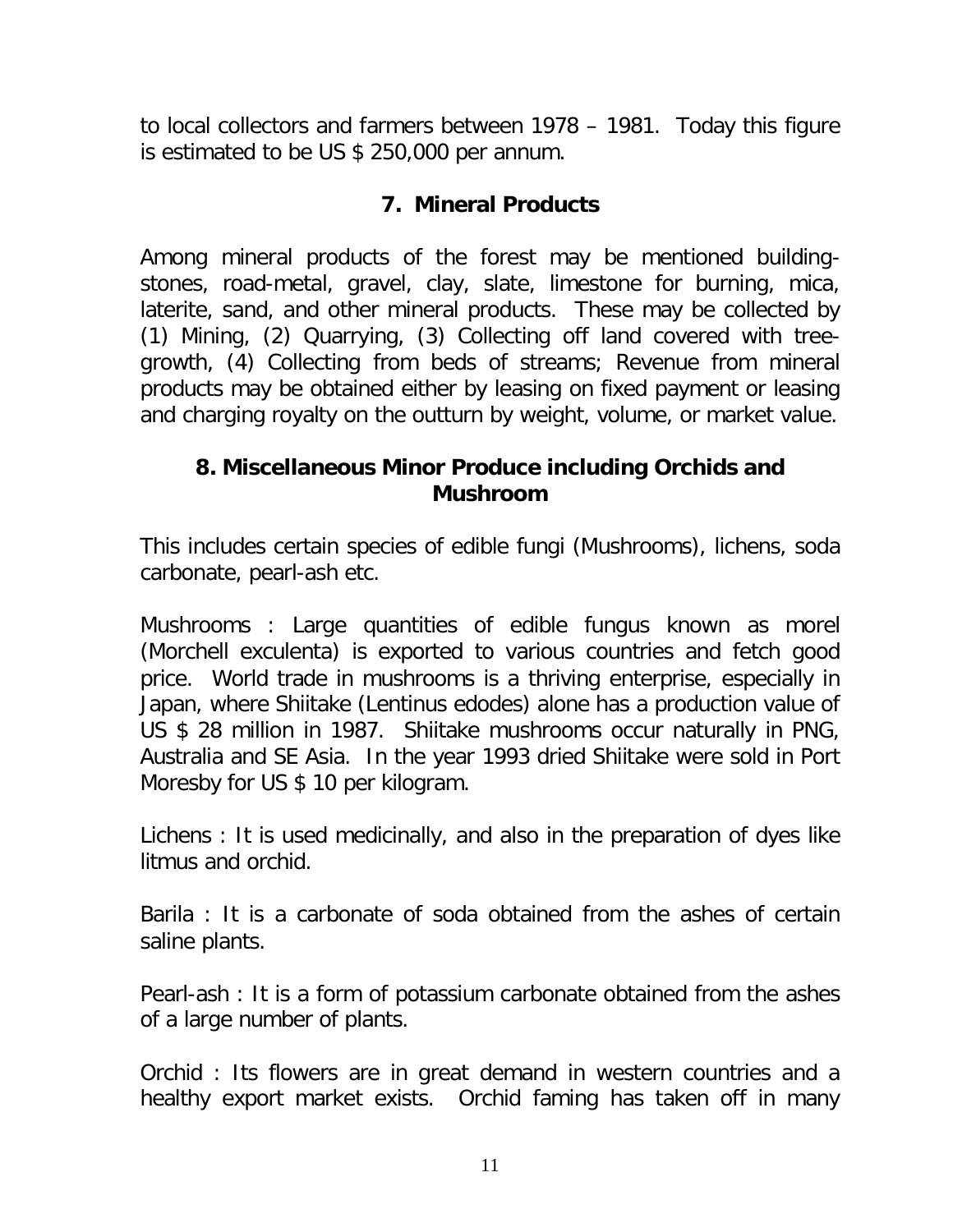countries. In Japan, the industry earned more that 4.4 billion Yen in 1987. PNG is a richest country in the world for its varied orchid species. Presently, 2,751 species from 134 genera have been recorded from Papua New Guinea. There are many more species yet to be discovered. Though some genera have been listed as protected species and banned for export, many orchids are taken out of the country by private collectors, who pay the local collectors only one tenth of the market value. It has great potential for artificial propagation and hybridization in near future.

It is a purposeful travel that creates an understanding of cultural and natural history, safeguarding the integrity of the ecosystem and producing economic benefits that encourage conservation. PNG have vast potential for ecotourism.

# **III LABOUR ORGANIZATION, MODES OF SALE AND DISPOSAL OF WOOD AND OTHER FOREST PRODUCE**

The whole subject of Forest Utilization depends on the methods employed in collecting and disposing of the various articles of forest produce in such a way that the forests yield the highest possible income compatible with the maintenance and improvement of the forest. It is therefore necessary to acquire some general knowledge about forest labour and various methods of disposing forest produce. This may be considered conveniently under heads:

- 1 The Organization of Forest Labour.
- 2 Methods of sale.
- 3 System of extraction and disposal of forest produce.

# **1. THE ORGANIZATION OF FOREST LABOUR**

The people of the various jungle tribes make the most satisfactory forest workmen, as they become skilled in woodcraft and in the use of axes or other implements from childhood. While they are move accustomed to the climate and hardships of the jungle than men brought in from outside; the tribal labour is not always to be relied on, owing to the laziness ofter born of a life of freedom in people whose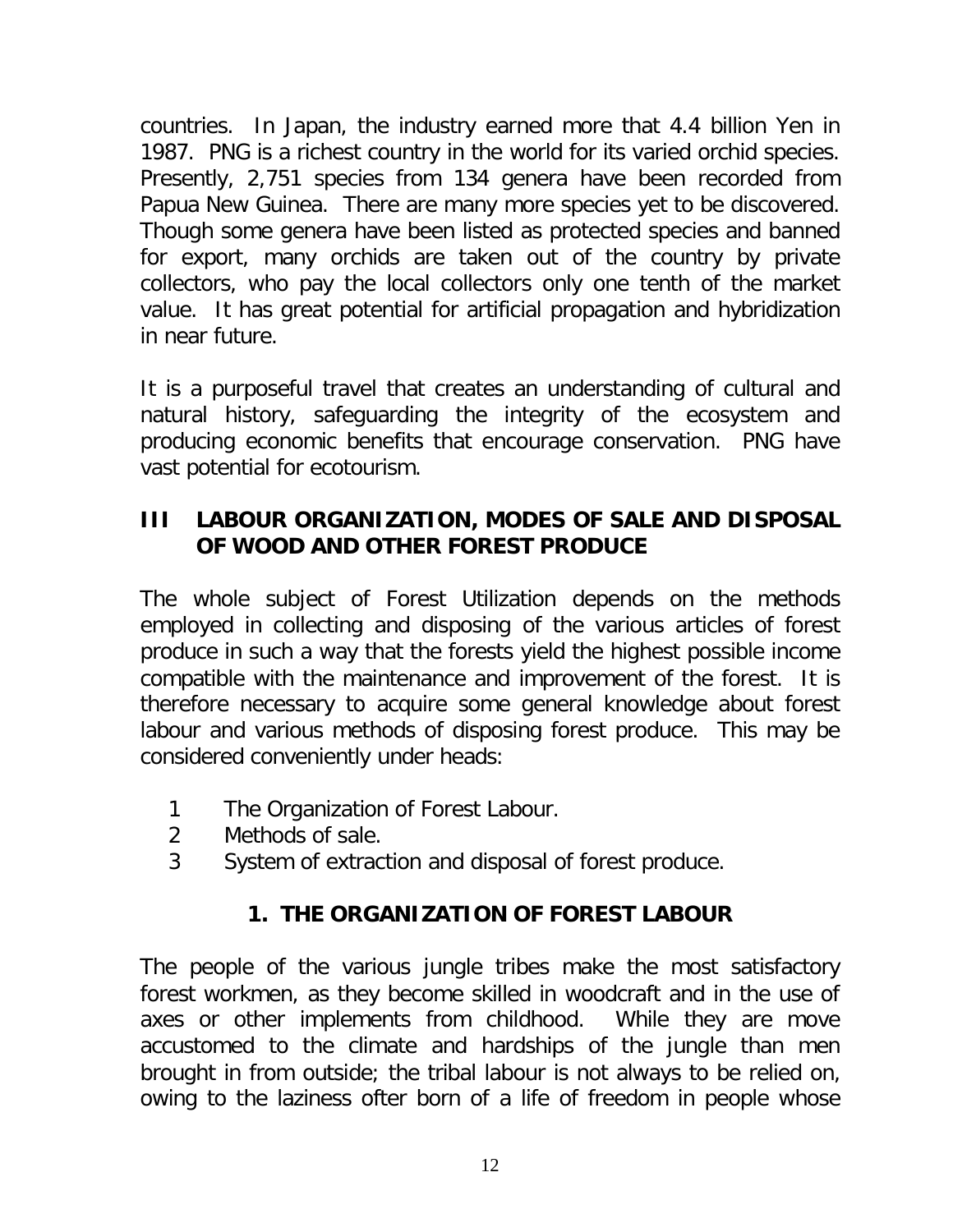wants are few. Where local labour is not available, it is imported from outside which increases the cost. For ordinary forest works local unskilled labour can do the job whereas for specialized work, labour may have to be imported.

*Classification of Forest Labour*: They are of three types.

*Local labour*s are generally unskilled, casual and fluctuation. They may be used to carry out works such as road construction and repairs, departmental burning, nursery works, cultural operations, sawing, planting, trenching, resin tapping etc. Strict supervision is necessary to ensure reasonable output.

*Importee labour* are acquired when local labour is inadequate or unskilled for specialized jobs and skilled labour with experience of specialized jobs such as saving, floating, roping, felling work, resin tapping, katha extraction, etc. is required. Imported labour means extra transport cost and higher compensatory wages. But they are more efficient workmen. Labour is either imported by the Department through contractor on commission basis or recruited directly by contractors engaged by the department.

*Forest Village or Settlement* : For large scale, concentrated plantation work employment of permanent labour gangs (settled in forest villages) is justified. In taungya plantations in India and irrigated plantations in Pakistan, there are regular settlements of forest labour, where the department has provided them several amenities, e.g. housing, agricultural land, medical aid, schooling etc.

*Wages* : Wage level is a result of evolutionary process, and reflects the impact of several economic factors like supply and demand of labour, standard of employment, cost of living and food supplies, proximity to industrial centres, etc. Skilled labor has to be paid more than the unskilled labour as also the imported labour more than the local labour. Work is generally carried out either under the direct supervision of an employee of Government, or of the owner of the forest, or by contract.

*System of payment to labour* : It is of three types, namely: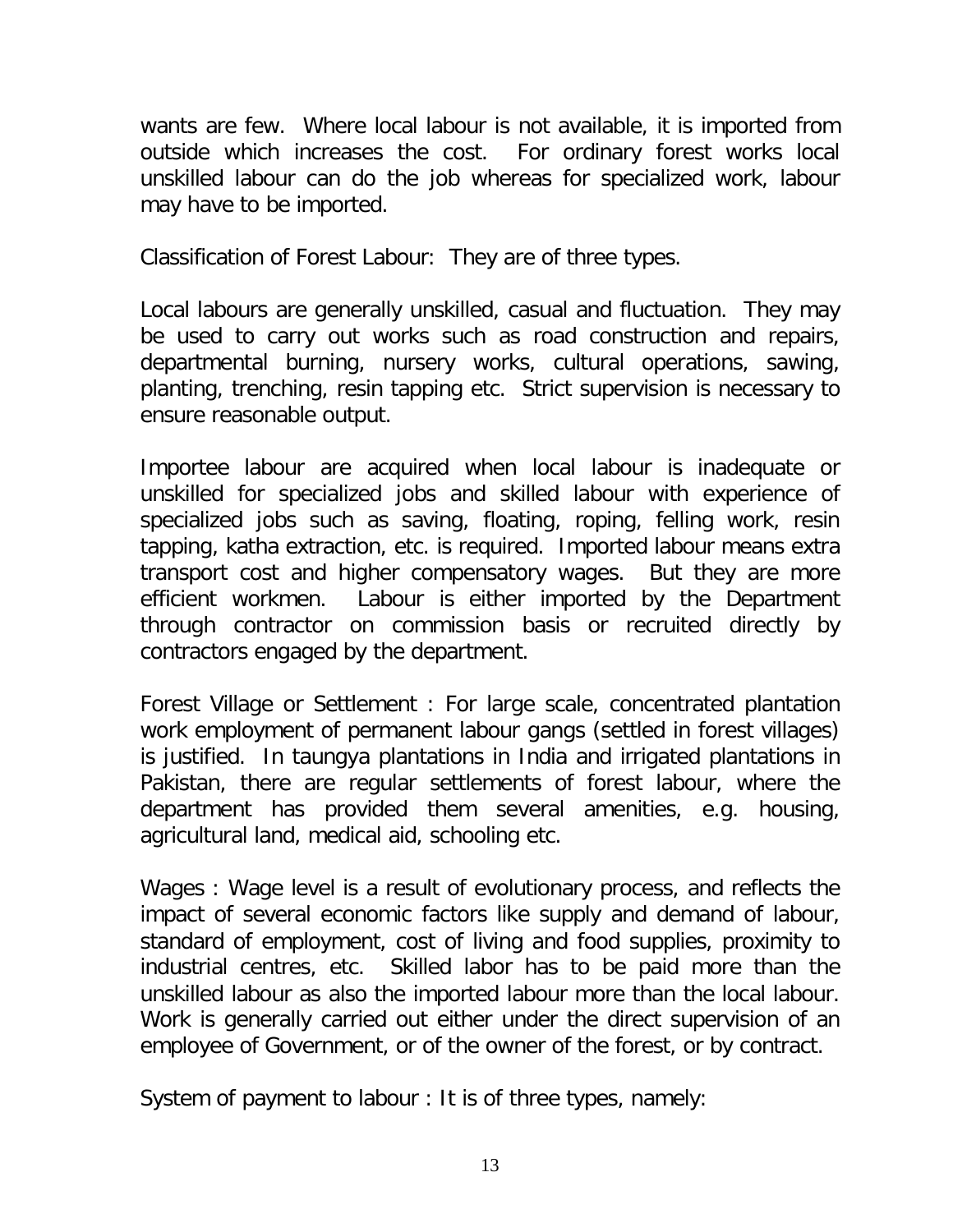- (A) Payment by daily labour.
- (B) Payment by piece work (per unit of work done).
- (C) Payment under contract.

## **2. METHODS OF SALE**

The chief methods under which sales are conducted, are:

- 1. *Sale by private bargain*  the price is fixed according to the current market rates, or on the average of past sales.
- 2. *Sale by public auction* it is sale by increasing the price; the bidder of the highest price becoming the purchaser.
- 3. *Sale by tender* would be purchasers make offers on or before a fixed date, stating the price they are willing to pay. Such tenders are of two kinds, sealed tenders and open tenders.
- 4. *Sale by royalty or fixed tariff* the disposal of forest produce is governed by fixed prices, being revised from time to time as conditions change. The tariff prices are fixed as nearly as possible with due regard to current market rates.

# **3. SYSTEM OF EXTRACTION AND DISPOSAL OF FOREST PRODUCE**

To decide a particular system of extraction and disposal of forest produced, the following points need consideration.

- 1. The maintenance and improvement of the forest.
- 2. A fair remuneration to the state of forest owner.
- 3. The prevention of theft or fraud on the part of purchasers or forest employees.
- 4. The safeguarding of the interests of the local population.
- 5. The avoidance of unnecessary complication in the system rendering it unworkable, or unintelligible to those who have to carry out the details.
- 6. The physical conditions of the locality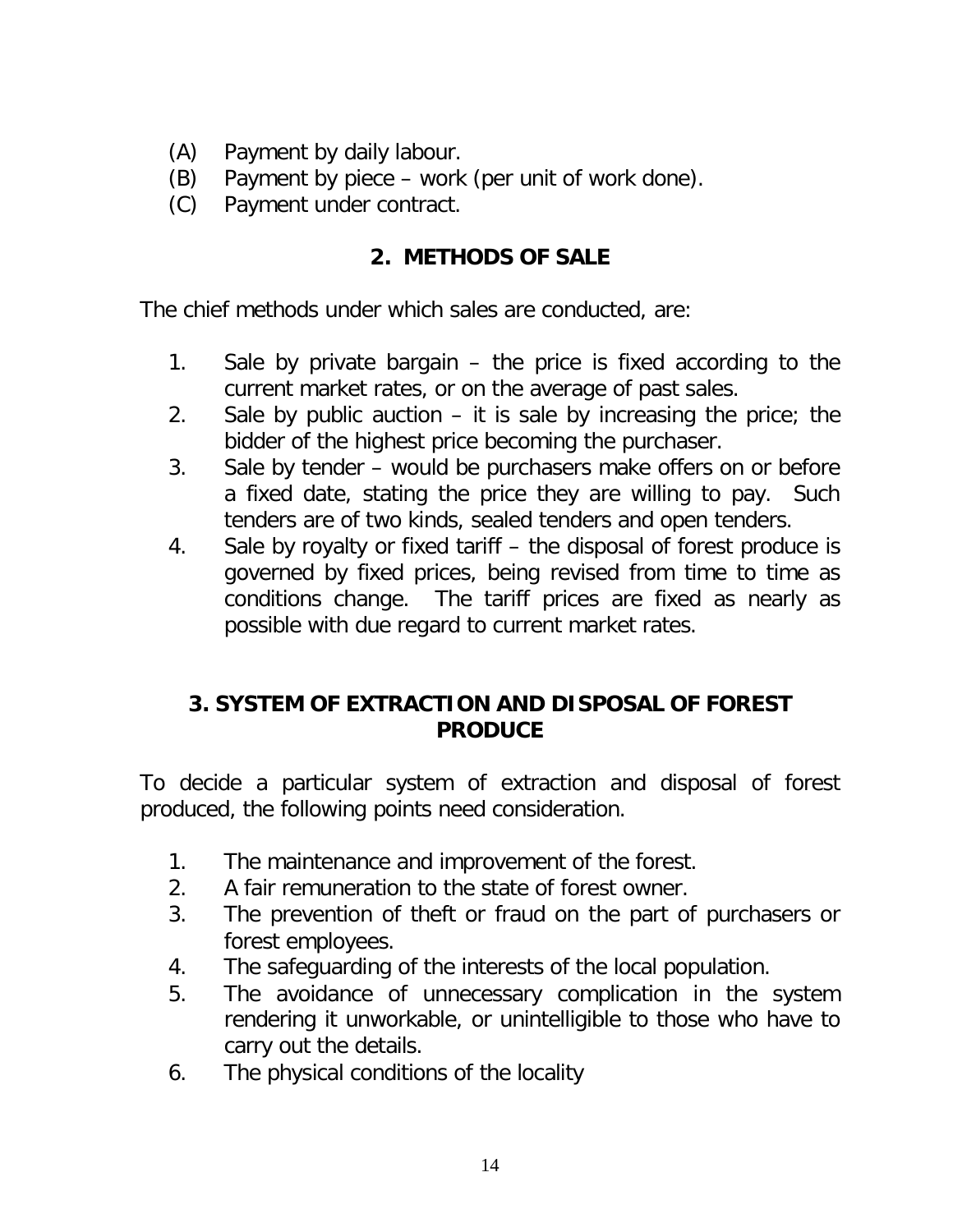- 7. The number and qualifications of the staff responsible for carrying out the work.
- 8. The capability of financial standing of the contractors or purchasers whose duty it is to extract the produce.
- 9. The quality and quantity of labour available.
- 10. The general policy of the Government, particularly as regards the encouragement of private enterprise.

Based on above considerations, the system of exploitation fall into three main groups, as under:

- 1. Felling and extraction, or collection, by Government Agency.
- 2. Felling by Government Agency and extraction by purchasers.
- 3. Felling and extraction, or collection, by purchasers the methods under which timber and other forest produce may be disposed of to purchasers are grouped into four main heads:
- (a) Sale of a whole coupe or area: Sale by lease.

Sale of standing trees by coupe.

- (b) Sale of a few selected trees
- (c) Sale by means of licenses or permits
- (d) Sale by the commutation system payment of a fixed sum once in a fixed period, usually a year, in return for the privilege of being allowed to remove certain classes of produce (petty forest produce required for bonafide domestic use, and not for same or barter) at any time and as often as is necessary.
- (e) Extraction without previous permit or agreement:
- the forest produce collector pays duty at a revenue station on the line of export, receiving a receipts for the amount paid in the shape of a removal pass.
- An export duty is collected at seaport towns.

In the case of private forests this classification holds good, except that the owner's agency takes the place of Government Agency.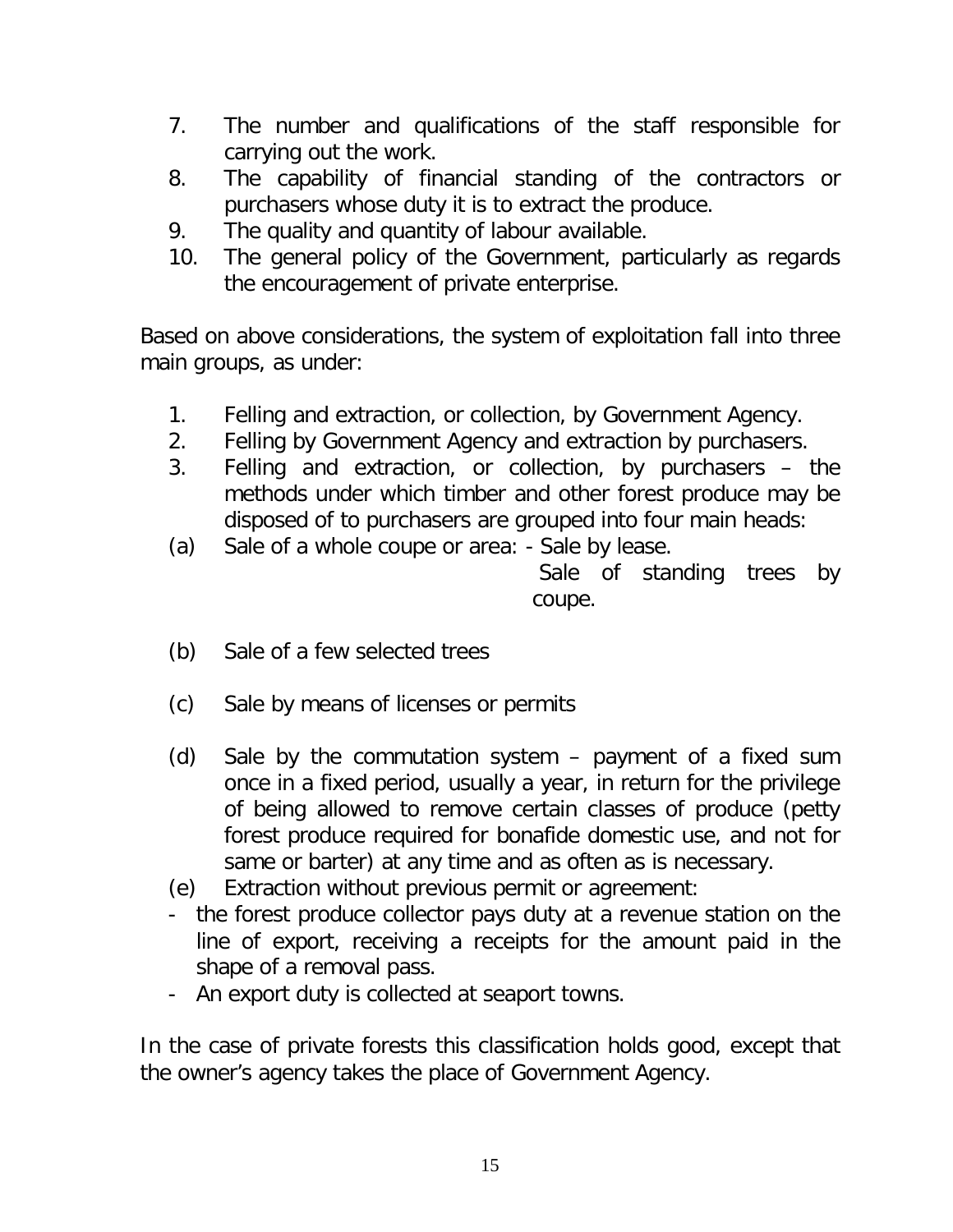### **REFERENCES/FURTHER READINGS**

Adekunle,M.F. 1998 .Survey of non-timber forest products and their uses in omo forest reserve ,Ogun state,Nigeria.MF thesis,Dept of forestry and Wildlife mgt,University of Agriculture,Abeokuta ,Nigeria.

**Adekunle, M.F.,** Oluwalana, S.A. and Onadeko, S.A.(1999). Wild Animal Products in Food and Traditional Health Management in Omo Forest Reserve, Ogun State, Nigeria*, Journal of Tropical Ethno forestry. 2(1) 23-33 {published by; Centre for Environmental Renewable Natural Resources Management Research & Development, (CENRAD),Jericho, Ibadan, Nigeria}*

**Adekunle, M .F**. (2008). Indigenous uses of forest plant leaves to control malaria fever in Omo forest reserve, Ogun state*,* Nigeria*. Ethiopian Journal of Environmental Studies and Management, (published by; Dept of Geography, Bahir Dar University, Ethiopia) 1 (1) 31- 35.www.ajol.info/index.php*

Annegers, J. F. (1973): Seasonal food shortage in West Africa. Ecology of Food and Nutrition 2: 251 – 257

Arday F/O, E. (1983): Household energy utilization in selected settlements in Nigeria. Bulletin of Ghana Geographic Association, New Series Vol. 1. Quoted in FAO CFN6, 1990. Pp 136.

Arentz, F. (1993): The role of plantations in the tropics. In Tropical Forest Management Update (TFU) Vol. 3, No. 155 1018-5690 October, 1993 Published by Intentional Tropical Timber Organisation (ITTO) Yokohama, Japan. Pp 1 – 3.

Arnold, J.E.M. 1994): Non-farm employment in small scale forest based enterprises. Policy and environmental issues. Working paper No. 11 Madson; University of Wiscons.

Asamoah, R. K. F. (1985): Use of fallow trees and farm practices in Ho forest district (Ghana). Thesis, Institute of Renewable National Resources University of Science and Technology, Kumasi, Ghana (Unpublished) FAO, CFN 6, 1990. Pp 137.

Beer J.D. and McDermoft M. (1989): The economic value of NTFP's in South-East, Asia Amsterdam, Netherlands Committee for IUCN. In FAO's (1995) Report on Non-Wood Forest Product. 3. Pp 19 – 123.